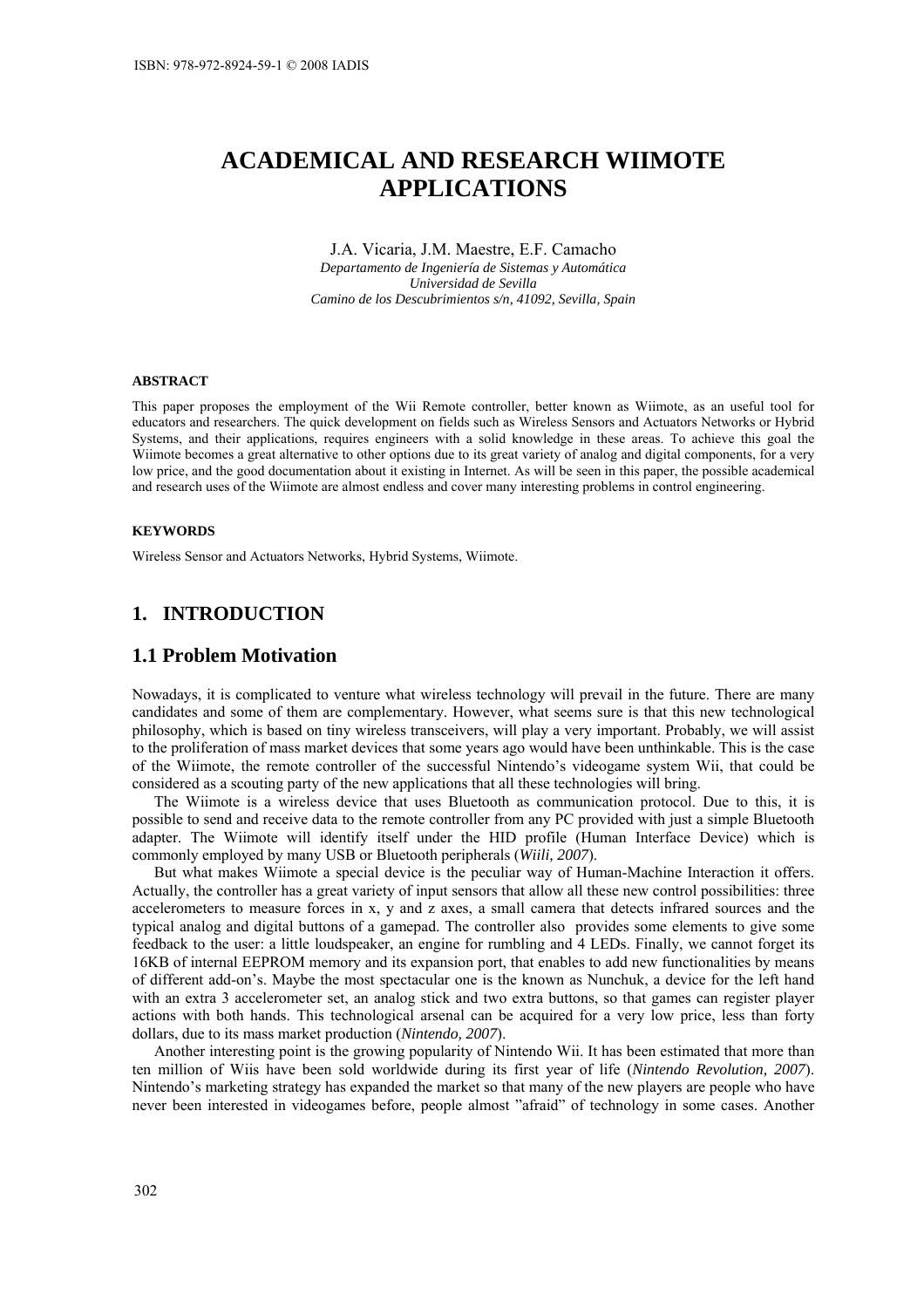side effect is the great support that the Wiimote is receiving from Internet communities. Information, drivers, applications and other resources can be easily found in Internet (*Kenner, 2007*)(*Peek, 2007*).

# **1.2 Main Contribution**

The key contribution of this paper is the introduction an alternative for educators and researchers when studying disciplines such as Wireless Sensor and Actuator Networks, Hybrid Systems,etc. The applications of the Wiimote to these and other fields show its versatility and lighten the path for future developments in these areas. In this paper we will first analyze the Wiimote and then examples and developments of all the possible applications are surveyed in this paper.

# **2. WIIMOTE ANALYSIS**

### **2.1 Wiimote's Communications**

As we explained on the Introduction, Wiimote's Communications are based on Bluetooth architecture. If we want to start communications between Wiimote and a host, we must push SYNC button, place at the rear of Wiimote. Then, the blue lights, on the frontal side, start blinking and the Bluetooth SDP (Service Discovery Protocol) begins. At that moment, Wiimote and the host swap a great amount of information that identifies Wiimote from other Bluetooth devices, such as its Vendor and Product ID.

Bluetooh's adaptation layer allows the use of upper level protocols belonging to other technologies. In this case, HID (Human Interface Device) protocol (*Ranta, 2003*) is placed on top of adaptation layer. HID is an original USB protocol designed to keyboards, mouse and game controllers. Wiimote used this one to exchange its information. It defines protocols, methods and characteristics.

Reports are the main issue of HID protocol. Basically, it is a data packet of a given fixed payload and a number ID that identifies a particular service, in our case, some Wiimote's part like A-button. As reports are unidirectional, Output and Input reports are defined.

#### **2.2 Wiimote's Brain**

Broadcom BCM2042 System-on-a-chip is the real Wiimote's Brain. It deals with Wiimote's communication, since it integrates the Bluetooth protocol stack with data processing in a low cost system. In order to carry out these two functions it use On-board 8051 processor and RAM/ROM memory.

### **2.3 Motion Analysis**

A three accelerometer set provides the motion recognition. Before the data exchange, the first important thing to do is the calibration procedure. As a simplification, we will assume a linear motion response of the Wiimote. We considered the following three positions to calibrate the Wiimote controller:

•  $(x_1, y_1, z_1)$ : Wiimote placed horizontally on a flat surface. The B trigger is in touch with the surface and A button, D-pad and the rest of buttons are upwards.

•  $(x_2, y_2, z_2)$ : Vertically on a flat surface, with the infrared sensor in touch of the surface and the expansion port upwards.

•  $(x_3, y_3, z_3)$ : Horizontally on a flat surface, with the right side of the Wiimote in touch of it.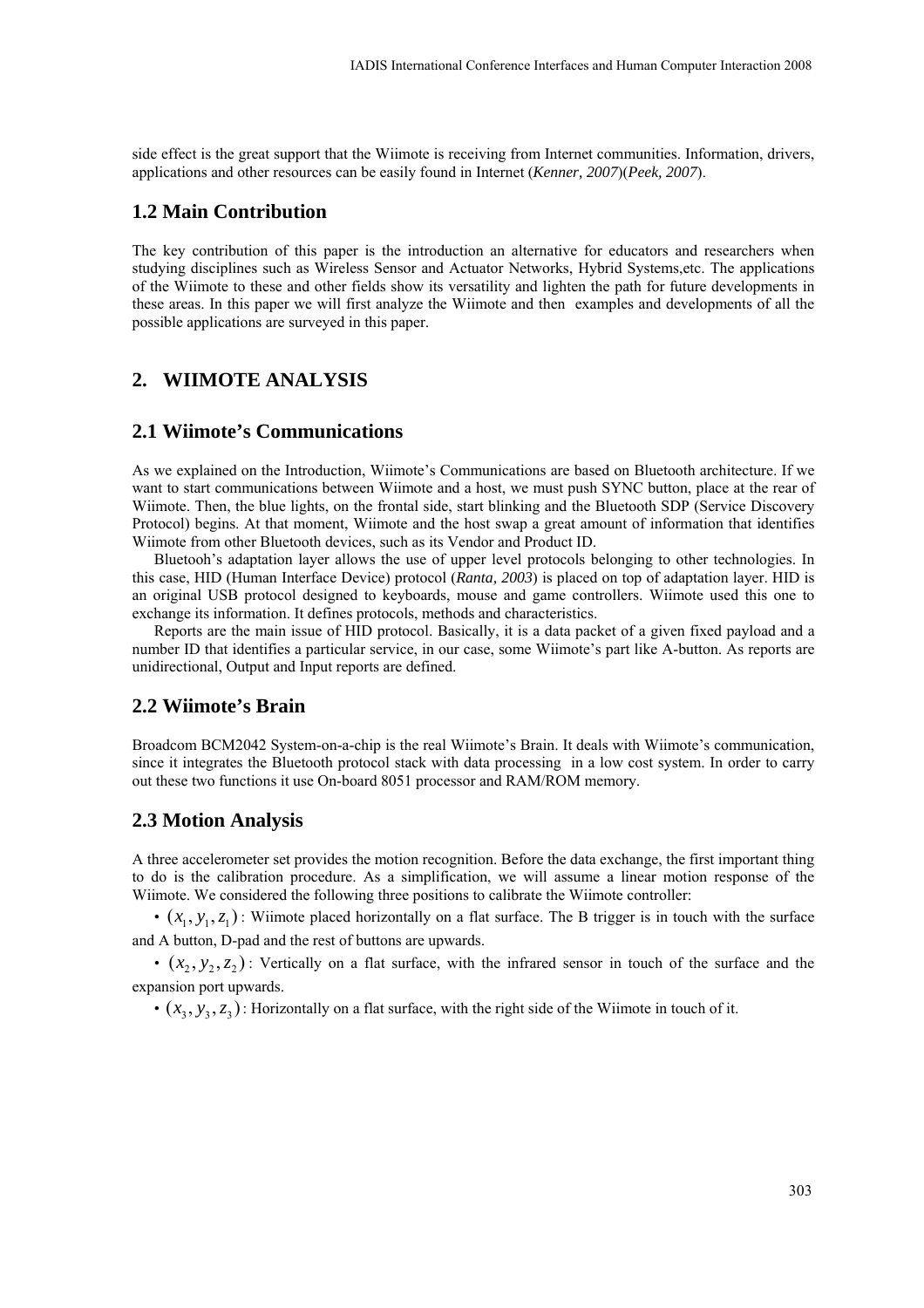

Figure 1. Wiimote Motion Variables

As accelerometers register the force of gravity in every Cartesian axe, the previous values correspond to three orthonormal acceleration vectors in  $\mathbb{R}^3$ . It is desirable to work with an orthonormal base, g, so we look for a vector base on which on each axe, two of its three components should be zero. In this way, we find the following correspondence between the null data (of the desired base) and the data taken from the Wiimote before:

$$
x_0 = \frac{x_1 + x_2}{2} \qquad y_0 = \frac{y_1 + y_3}{2} \qquad z_0 = \frac{z_2 + z_3}{2}
$$

So, let  $\vec{r} = \{x, y, z\}$  be the raw data vector we receive, and  $\vec{r_0} = \{x_0, y_0, z_0\}$  the data vector that would correspond to a null force in two of the three axis. In order to obtain a normalized base,  $\vec{\Delta r} = \vec{r} - \vec{r}_0$ , the following scale factors are needed:

$$
k_x = \frac{1}{x_3 - x_0} \qquad k_y = \frac{1}{y_2 - y_0} \qquad k_z = \frac{1}{z_1 - z_0}
$$

Once the scale factor is applied to the corresponding axis, we should obtain  $\vec{k}$ ,  $\vec{j}$  and  $\vec{i}$  as normalized acceleration vectors in the calibration positions defined before. In this case, an unit value corresponds to a *g* force made on this direction.

# **2.4 Pointer Analysis**

The Wiimote controller has an infrared camera in its top, so that it can be use to point at the screen. The IR sensor is used in junction with two IR beacons, placed on a device called Sensor Bar.

These two IR beacons are tracked by Wiimote's IR camera. The sensor also includes a PixArt System-ona-Chip to procces the images and it sends minimum information needed for tracking.

Wiimote can detect and transfer up to four dots to the host. By tracking the two points in the sensors field of view, the system transfers various amount of data, including position coordinates of every dot, size and pixel value. This data can be retrieved by using different modes, extended or full for example. The mode refers to the way data is interleaved on the reports.

# **2.5 Feedback Features**

Wiimote incorporates different periferals that feed off effects to the player, so that improve the interaction. These are LEDs, Rumble and a Speaker.

In first term, we can see 4 blue LEDs in the upper side of Wiimote. This feature is mainly used to quickly know which number of player is selected. On the other hand, LEDs deals with another functions, for example, the number of blinking LEDs is releated to the battery level. It's important to remark that LEDs can be fully controlled, it can show different patterns, brigthness can be managed,…

Wiimote also adds rumble features, implemented by a small engine that adds the controller the ability to vibrate. Besides, we can find a small low quality speaker, used for short sound effects during gameplay.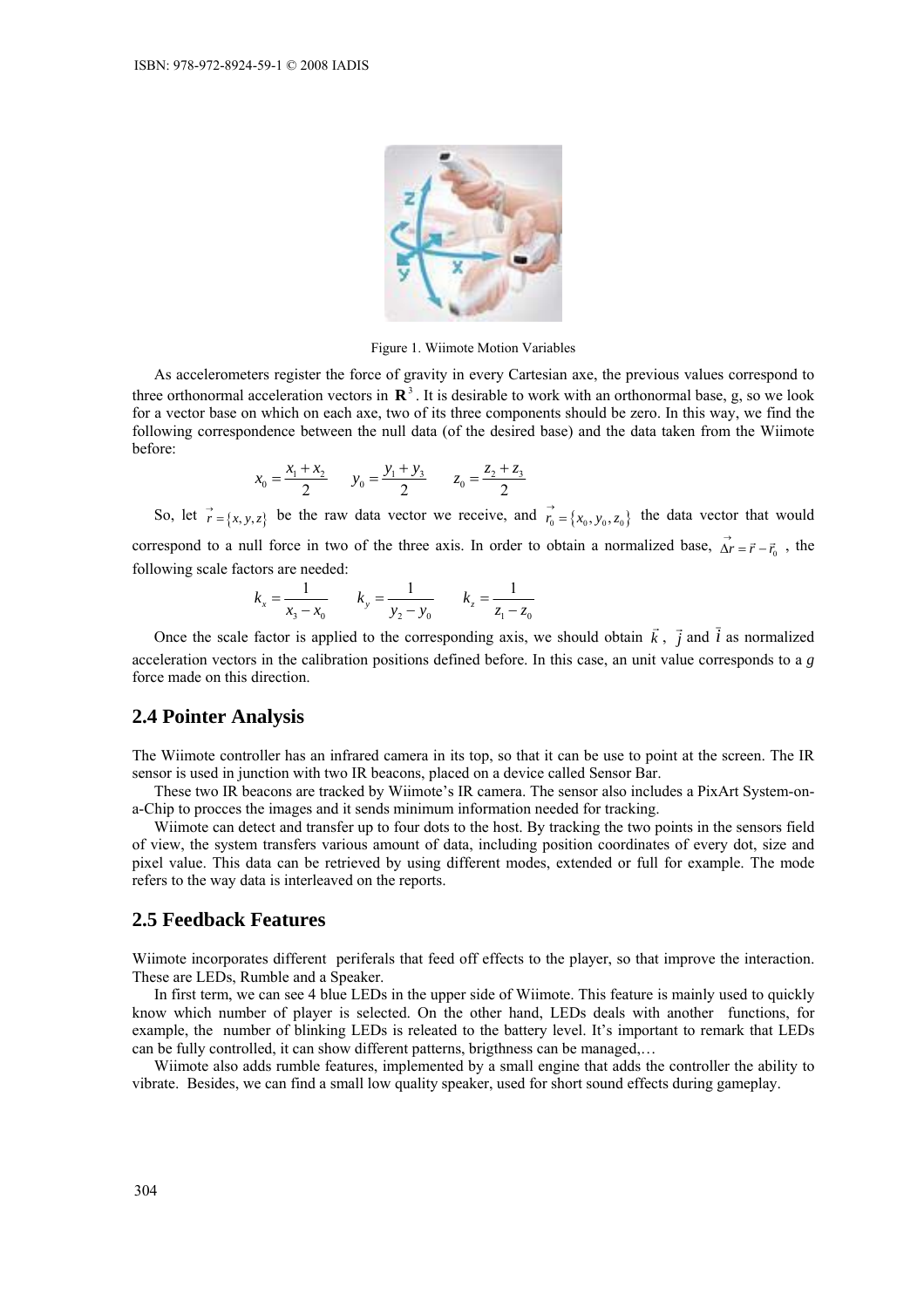# **3. WIIMOTE APPLICATIONS**

In the previous section, we've dealt with the reverse engineering related to Wiimote. In this one, this information will be employed to pose different Wiimote applications. The key contribution of this paper is showing the employment of this high technological capability, which involves the game controller that can be found in the present literature. This survey is structured by posing several application fields, on which we will introduce some developed, while the others are a present research or new ideas.

# **3.1 Entertainment for Everyone**

The Remote is the main controller of Nintendo's Wii console, so natural application arises in the context of entertainment. Using its capabilities we are able to bring computer games to a more heterogeneous marketplace. In the context of Wiimedia project (*Shirai, 2007*), authors propose a few gaming applications, employing a different control system over Wiimote. These gaming applications are a racing game, a drawing entertainment software called Papier Poupee Painter and even in a sword play.

Wiimote motion-sensing is used by Justin R. Belcher to propose an interactive percussion (*Belcher, 2007*), that can replicate the feel of drumming. It has been mainly aplied in the musical academical field, since it deals with the very first approach to percussive world.

Wiimote can also bring handicapped people the possibility of playing. In this way, several authors have developed different applications. As stated by (*Gonzalez, 2007*), videogames are able to address the development of the skills, for example of children with communication problems. Designing new ways of human-computer interaction is an effective way of dealing with the improvement of social relationships: learning by playing. These researchers are also in the development of some didactic videogames based on associations of letters, words and sentences to concepts. Wiimote is used as an input that also improves user's motion skills.

 Another paradigmatic example is AudiOdyssey (*Glinert, 2007*), a prototype video game for sighted and non-sighted players which, thanks to a rhythm based game and fully accessible menus, offers a common gaming experience, despite of different level of vision. The Wiimote is the main input, as a more natural and intuitive user interface.

Galego *et al.* (*Galego, 2007*) are in the development of another virtual reality game based on Wiimote and multiplayer online game Second Life for rehabilitation. One of the games is Memory-matching game. Authors think that Wiimote's employment allows pathients to develop both motor and cognitive skills.

New ideas will come by common used of different sound, video features and Wiimote. For example, authors are in the research of a guitar game for blind people. The idea is that users listen a melody to play, and next, by using motion-detection, movements are translated into notes and chords.

#### **3.2 Home Automation**

Home automation brings new technologies home that turn our lives easier by using devices controlling, security, connection between heterogeneous nets, etc. In a very near future this technology will be integrated in our daily lives.Wiimote could be the an ideal interface device between users and home automation system. In this framework, we have taken into practice the idea and for have developed a prototype application on which Wiimote directly controls the blinds and lights of a room, only by simple movements and buttons.

### **3.3 Robotics Control**

The interface system with a robot system should be as intuitive and effective as possible. In this context, B. Peek (*Peek, 2007*) has developed an aplication on which he emploies the Wiimote to control a radio-control car by using an intermediate relays card that acts into the RF controller. In (*Song, 2007*), it can be found authors' research about Human Robot Interaction (HRI). This work shows the development of an HRI device that groups a force sensing hardware and the Wiimote. Therefore, a robot can be controlled using the former as a joystick.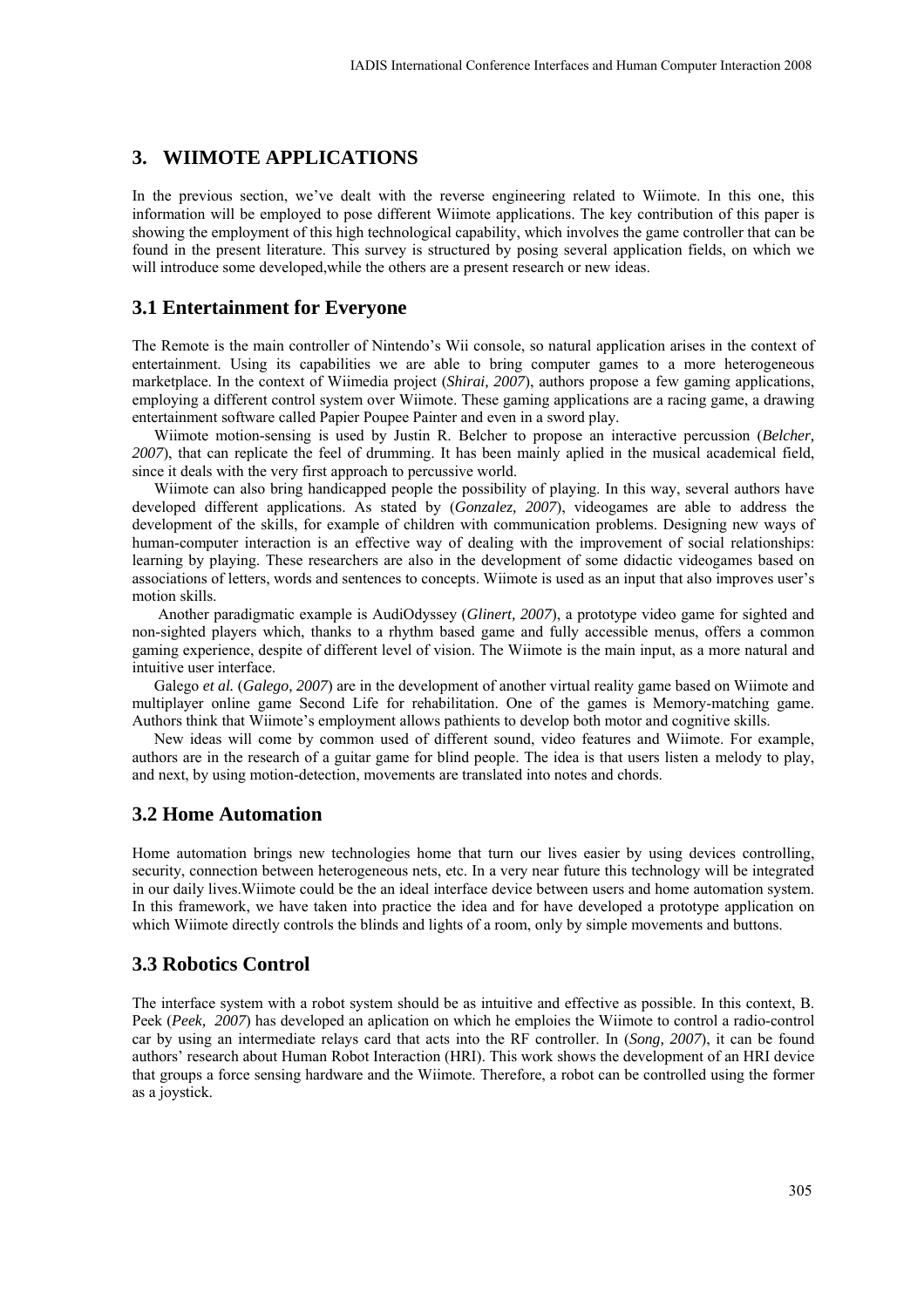In a similar context, Wiimote has been applied in Virtual or Augmented Reality, as an intuitive humancomputer interface which can be directly applied to robotics control. Specifically, HYUI (*Geiger, 2008*) is a visual framework for hybrid user interfaces, developed to be used in an academical context as a testbed for designing user intefaces in virtual reality.

WiiRemote is also the navigation controller in a virtual reality theatre (*Schou, 2007*). In this case, Wiimote's IR sensor is the main feature used. To improve the control and avoid some problems, these authors have developed an application that uses five sensor bars. This is a good example of how IR sensor can be applied in location systems. Virtual pointing methods using the Remote can be found in (*Looser, 2007*), as well as a propossed interaction device for aircraft inspection training environments in (*Sadasivan, 2007*) that can provide enhanced orientation and position information compared with the analyzed devices in this study. Wiimote has been also used in Gesture Recognition in (*Schlomer, 2008*)(*Sreedharan, 2007*), because of its motion-recognition capabilities, and in people tracking (*Ikeda, 2007*) combined with a vision sensor.

In a previous work (*Maestre, 2007*), we have propossed the employment of the Wiimote's motiondetection capability to control the Scorbot ER Vplus, a jointed manipulator with 5 joints and a grip. The proposed control is based on the 3 acelerometers in order to map Wiimote's movements to movements in the 3 dimensional Scorbot's working space. Operator only has to take Wiimote in his hand, move it to the desire position and these movements will be translated into robot's movements.

#### **3.4 Sound Feedback**

In this paper, we have remarked that Wiimote offers a lot of interesting feedback features. One of these is the speaker, that adds sound capability to the Wiimote. In our related research, we have found out the problem that Wiimote's speaker is the least known element of Wiimote. In a present time, enthusiasts (*Wiili, 2007*) are dealing with this issue, trying to reverse engineering the wiimote, and they have discovered that sound data is codified in 8bits PCM and also, it 's posible to use a 4bits ADPCM format.

# **3.5 IR Tracking**

Besides the refered work in (*Schou, 2007*), some other interesting possibilities emerge from the use of the Wiimote as an IR camera. Its 1024x768 100Hz embeded IR camera tracks IR sources so that it is possible to find out where the Wiimote is pointing with the aid of two IR beacons. This idea can be used to follow the path that Wiimote is following, and was employed as an alternative Scorbot control in (*Vicaria, 2007*).

It is also possible to use the Wiimote as a fixed camera that tracks the movement of moving IR emitters as the one show by J.C.Lee (Lee 2007). Such an interesting idea could be used in different applications for handicapped people, for example computer control.

#### **4. CONCLUSION**

Wiimote's affordable price and great possibilities make it an excellent choice as an HMI device for new projects.We consider that Wiimote has an interesting academical value and many of the ideas are suitable for degree projects (*Vicaria, 2007*) or in ordinary subject practice (*Ortigosa, 2008*). It seems clear that in a very near future, it will be important to develop interface devices that improve human computer interaction, even if we consider the great development in the former. In this paper we've shown a device that is able to light this aspect on, standing on a new concept of interaction.